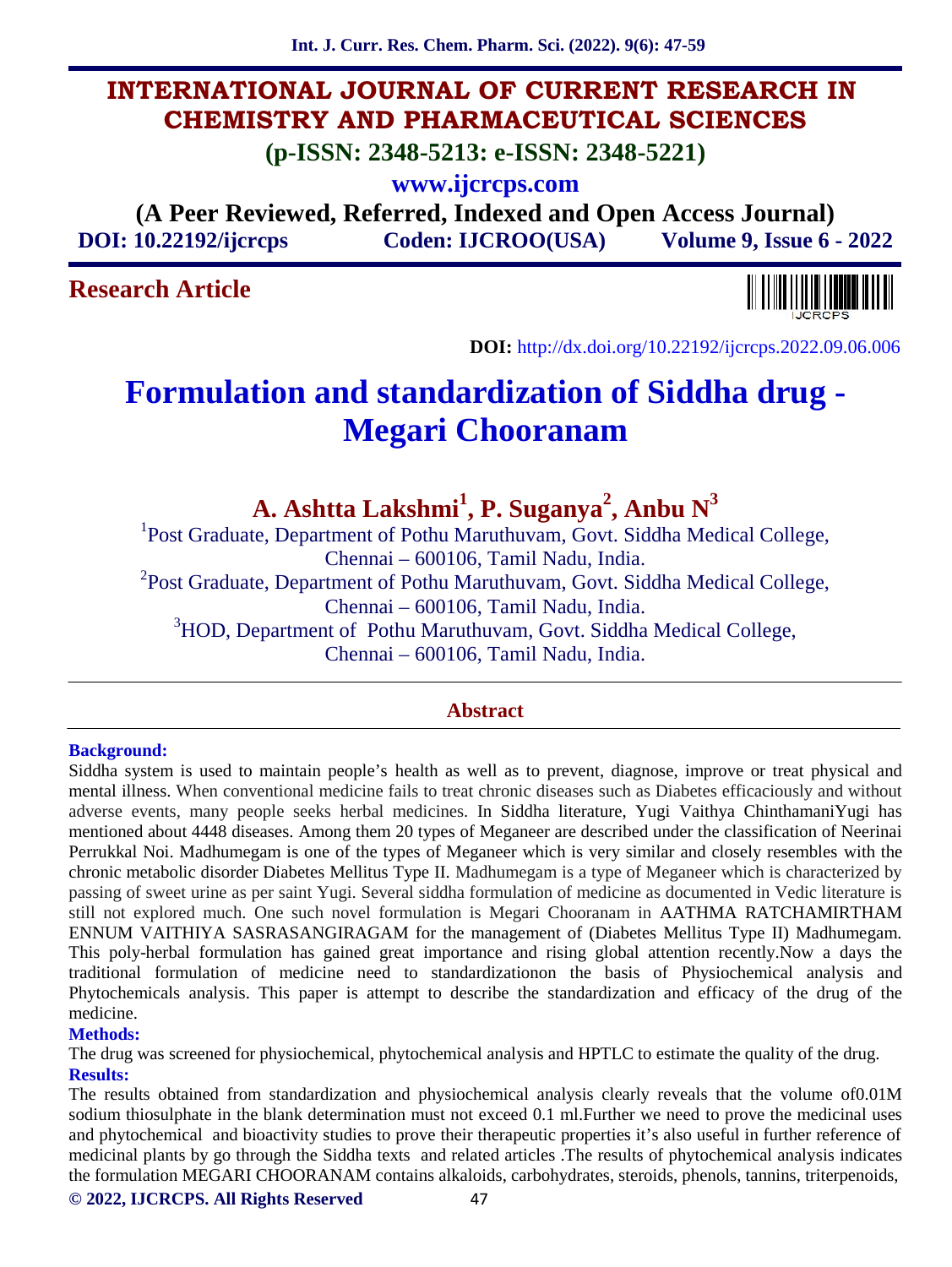coumarin. The results of HPTLC analysis shows presence of eleven versatile Phyto components present in the sample and haveno traces of heavy metals such as arsenic and cadmium, whereas the sample shows the presence of Mercury at 0.22ppm and Lead at 7.22ppm. The results shown that shows that there were no spots being identified in the test sample MGC loaded on TLC plates when compare to the standard which indicates that the sample MGC were free from Aflatoxin B1, Aflatoxin B2, Aflatoxin G1, Aflatoxin G2.The result shows that there were no traces of pesticides residues such as Organo chlorine, Organo phosphorus, Organo carbamates and pyrethroids in the sample provided for analysis.

#### **Conclusion:**

From the results of the study it was evident that the Siddha formulation Megari Chooranam complies with the standard and may be used for clinical management of Madhumegam. But further studies need to carried out to exact role of phytotherapeutics present in the formulation might responsible for the expected pharmacological action in animals and human as well.

**Keywords:** Siddha medicine for Madhumegam, Megari Chooranam (MC), phytochemical activity, HPTLC for Siddha drugs.

# **Introduction**

Siddha system is the holistic and unique medical system based on principles for providing preventive, promotive, curative, rehabilitative and rejuvenative health needs.To achieve the goal of human life every human needs healthy body. So they discover medicines to cure human sufferings. This medicine was collectively called as Siddha system medicine. This system of medicine imitate with our mother nature. Siddhars are believed to form the three fundamental components that make up the human constitution. These three components- *Vata, Pitta,*and *Kapha* (representing air, fire, and water, respectively)—are known as humors, and their inharmonious interaction produces various pathological states.Though it is curable this system of medicine still trying to proven their drug effectiveness through the standardization methods.In this study Megari Chooranam was selected and screened for standardization methods as per procedure the medicinecomposed of drugs such as*Cassia auriculata,Curcuma longa, Coscinium fenestratum,Acacia indica and Strychnos potatorum.* These drugs possess the Anti-Diabetic property. It is effective against the treatment of Madhumegam (Diabetes Mellitus Type II). It is a group of metabolic disorder characterized by hyperglycemia resulting from defects in Insulin secretion, Insulin action, or both. The chronic hyperglycemia of Diabetes is associated with

long-term damage, dysfunction, and failure of different organs, especially the eyes, kidneys, nerves, heart, and blood vessels.India currently faces an uncertain future in relation to the potential burden that Diabetes may impose upon the country. Many influences affect the prevalence of disease throughout a country, and identification of those factors is necessary to facilitate change when facing health challenges.This is the most common form of Diabetes Mellitus and is highly associated with a family history of Diabetes, older age, obesity and lack of exercise. It is more common in women, especially women with a history of Gestational Diabetes.Most individuals with Type II Diabetes exhibit intra-abdominal (visceral) obesity, which is closely related to the presence of Insulin In addition, hypertension and dyslipidemia (high triglyceride and low HDL cholesterol levels, postprandial hyperlipidemia) often are present in these individuals. Clinical include Polyuria, Polyphagia, Polydipsia, Emaciation, Pruritis vulvae,Balanitis, Genital Candidiasis, Skin Sepsis, Unhealed wounds and frequent changes in Refractive error.

# **Materials and Methods**

#### **2.1 Selection of drug:**

The drug Megari Chooranam was collected from the classical Siddha literature.

#### **© 2022, IJCRCPS. All Rights Reserved** 48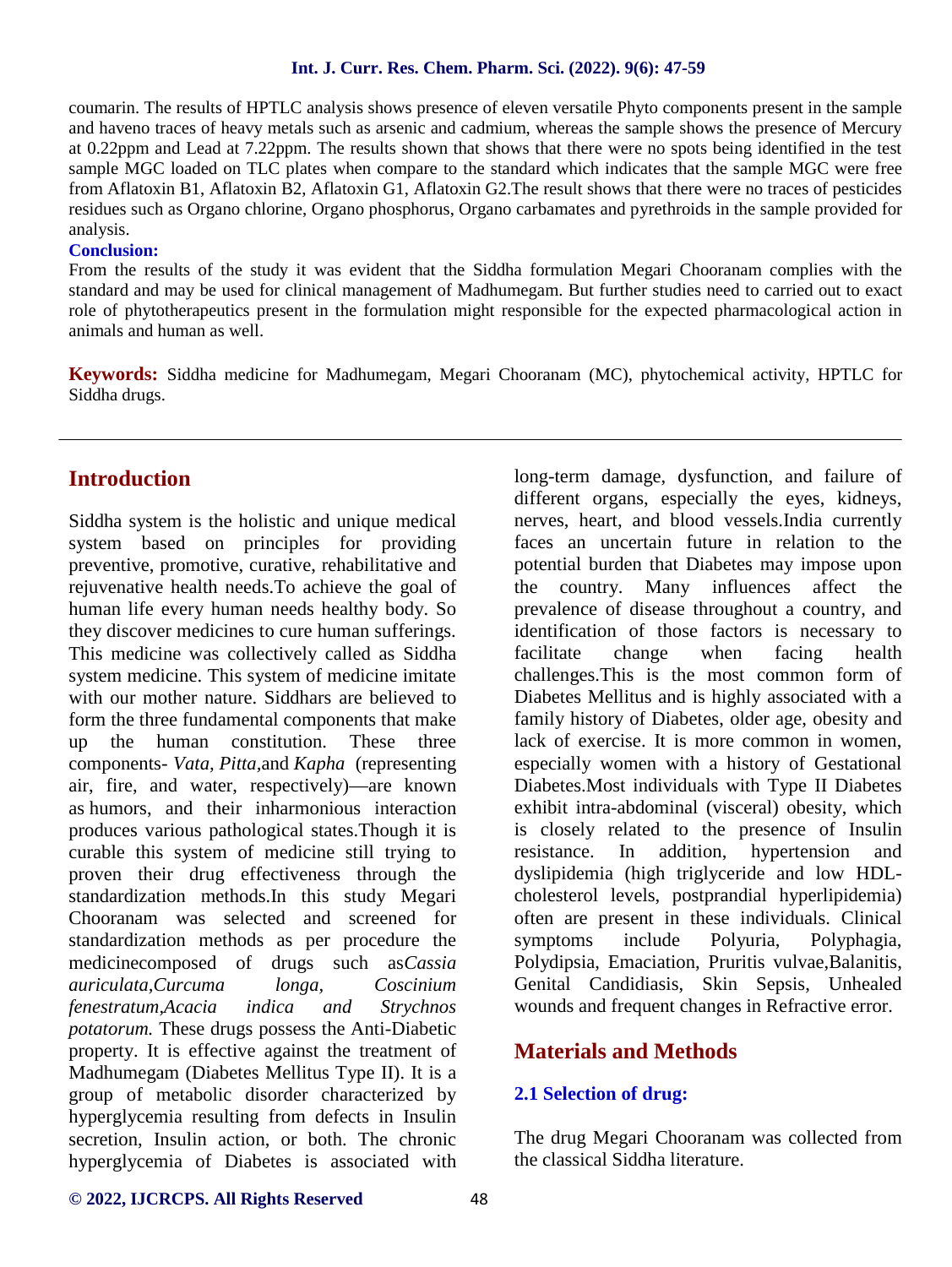#### **2.2 Collection and authentication of the drug:**

The raw materials included in the formulation are *Cassia auriculata, Curcuma longa, Coscinium fenestratum, Acacia indica and Strychnos potatorum* were procured from the country drug shop at Chennai, Tamilnadu. They were identified and authenticated by the Botanist, Govt, Siddha medical college, Arumbakkam, Chennai-106. 2.3Purification of drug:

The purification of drugs was done by procedures mentioned in Siddha literature. This Megari Chooranam is polyherbal medicine. The aim of

#### **Physio– chemical analysis**

this study was carried out to standardize the drug Megari Chooranam by evaluating physiochemical properties.

#### **2.3 Preparation of the drug:**

Aavarai, Manjal,Maramanjal,Thetran vithai and Karuvelam pisinthese five ingredients were taken purified and dried. Then the purified ingredients are powdered separately by mortar. Then the powders are mixed together. The mixed powders are sieved by using a cloth. Then the powder is stored in an air tight container.



#### **Fig 1:Physio– chemical analysis**

#### **Table 1:Physio– chemical analysis**

| <b>State</b>         | Solid            |
|----------------------|------------------|
| Nature               | Fine             |
| Odour                | Characteristic   |
| Touch                | Soft             |
| <b>Flow Property</b> | Non Free flowing |
| Appearance           | Pale Brownish    |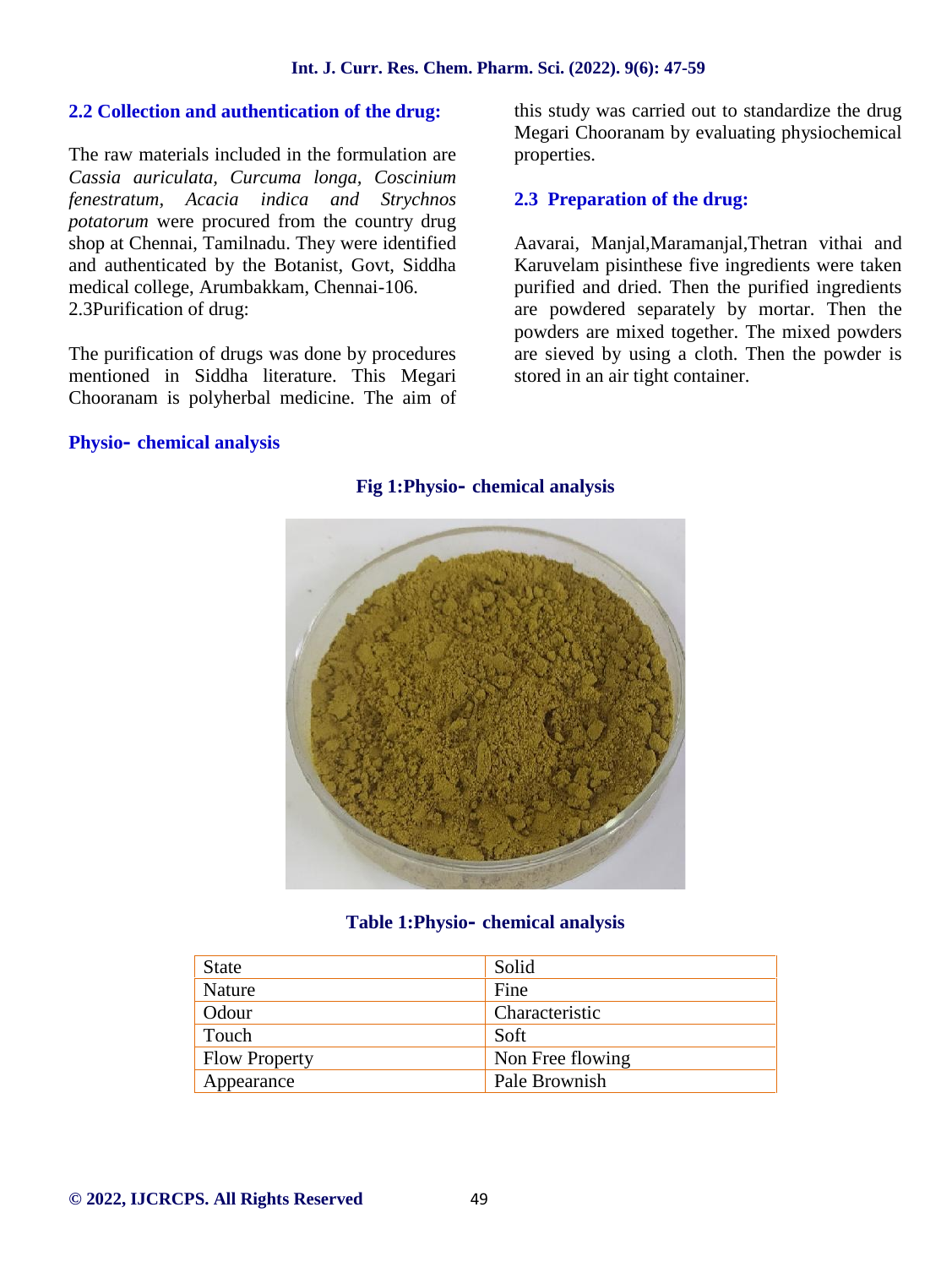| S.No | <b>Solvent Used</b>  | <b>Solubility / Dispersibility</b> |
|------|----------------------|------------------------------------|
|      | <b>Chloroform</b>    | Insoluble                          |
|      | <b>Ethanol</b>       | Soluble                            |
|      | Water                | Soluble                            |
|      | <b>Ethyl</b> acetate | Insoluble                          |
|      | <b>DMSO</b>          | Soluble                            |

#### **Table 2: Solubility Profile**

## **Percentage Loss on Drying**

Test drug was accurately weighed in evaporating dish. The sample was dried at  $105^{\circ}$ C for 5 hours and then weighed.

## **Determination of Total Ash**

Test drug was accurately weighed in silica dish and incinerated at the furnace a temperature 400 ºC until it turns white in color which indicates absence of carbon. Percentage of total ash will be calculated with reference to the weight of air dried drug.

## **Determination of Acid Insoluble Ash**

The ash obtained by total ash test will be boiled with 25 ml of dilute hydrochloric acid for 6mins. Then the insoluble matter is collected in crucible and will be washed with hot water and ignited to constant weight. Percentage of acid insoluble ash will be calculated with reference to the weight of air-dried ash.

## **Determination of Alcohol Soluble Extractive**

Test sample was macerated with 100 ml of Alcohol in a closed flask for twenty-four hours, shaking frequently during six hours and allowing it to stand for eighteen hours. Filter rapidly, taking precautions against loss of solvent, evaporate 25 ml of the filtrate to dryness in a tared flat bottomed shallow dish, and dry at 105ºC, to constant weight and weigh. Calculate the percentage of alcohol-soluble extractive with reference to the air-dried drug.

#### **Determination of Water Soluble Extractive**

Test sample was macerated with 100 ml of chloroform water in a closed flask for twenty-four hours, shaking frequently during six hours and allowing it to stand and for eighteen hours. Filter rapidly, taking precautions against loss of solvent, evaporate 25 ml of the filtrate to dryness in a tared flat bottomed shallow dish, and dry at 105ºC, to constant weight and weigh. Calculate the percentage of water-soluble extractive with reference to the air-dried drug.

| S.No | <b>Parameter</b>                                  | Mean $(n=3)$ SD    |
|------|---------------------------------------------------|--------------------|
|      | <i>Loss on Drying at 105</i> $\textdegree{C}$ (%) | $1.783 \pm 0.1365$ |
|      | Total Ash $(\%)$                                  | $8.733 \pm 1.102$  |
| 3.   | Acid insoluble Ash $(\%)$                         | $0.02 \pm 0.02646$ |
|      | Water soluble Extractive (%)                      | $13.9 \pm 1.637$   |
|      | <b>Alcohol Soluble Extractive (%)</b>             | $10.97 \pm 2.228$  |

#### **Final Test report**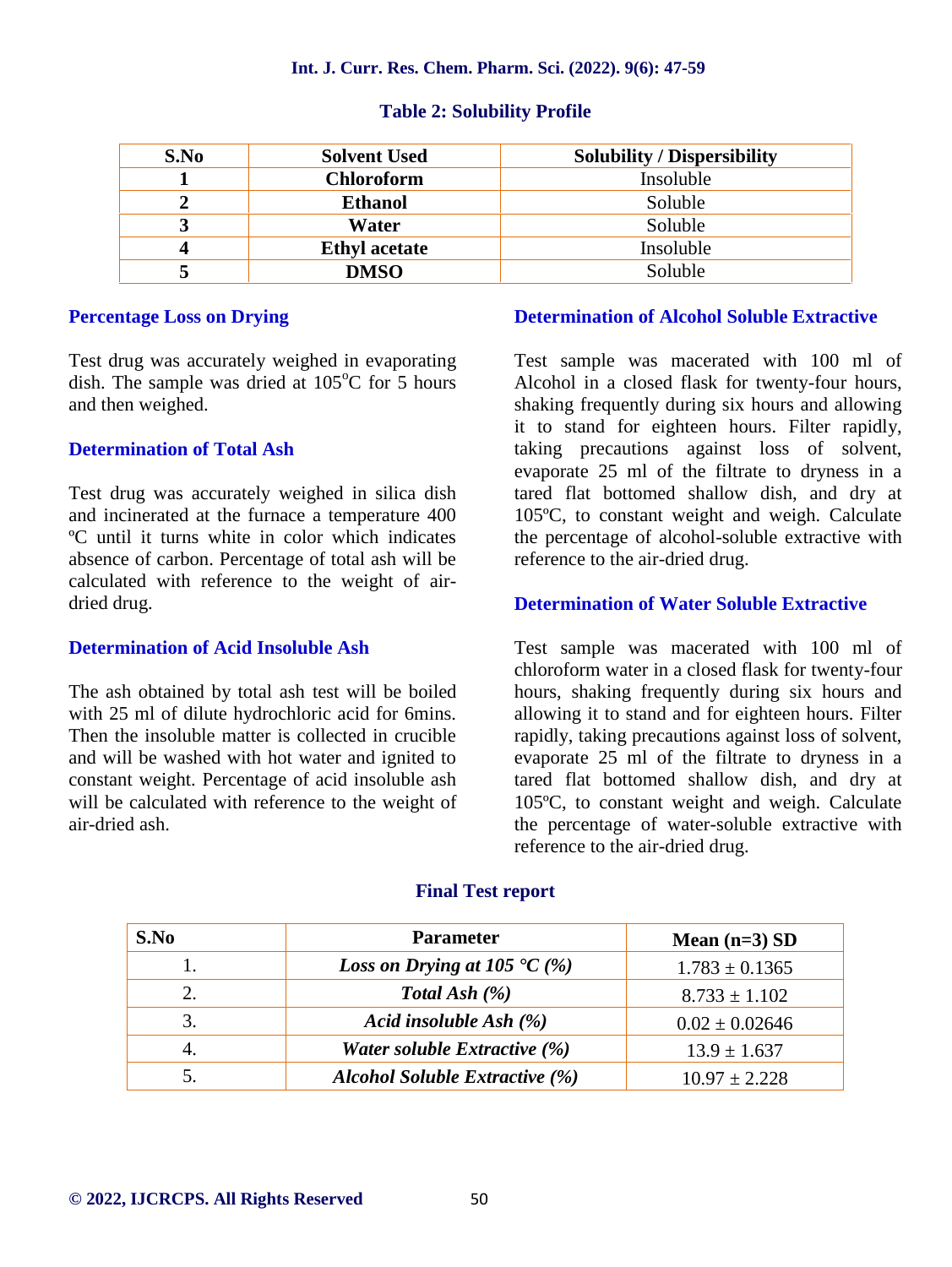#### **Phytochemical analysis**

#### **Test for alkaloids:**

Mayer's Test: To the test sample, 2ml of mayer's reagent was added, a dull white precipitate revealed the presence of alkaloids.

#### **Test for coumarins:**

To the test sample, 1 ml of 10% sodium hydroxide was added. The presence of coumarin is indicated by the formation of yellow color.

#### **Test for saponins:**

To the test sample, 5 ml of water was added and the tube was shaken vigorously. Copious lather formation indicates the presence of Saponins.

## **Test for tannins:**

To the test sample, ferric chloride was added, formation of a dark blue or greenish black color showed the presence of tannins.

## **Test for glycosides- Borntrager's Test**

Test drug is hydrolyzed with concentrated hydrochloric acid for 2 hours on a water bath, filtered and the hydrolysate is subjected to the following tests. To 2 ml of filtered hydrolysate, 3 ml of choloroform is added and shaken, choloroform layer is separated and 10% ammomia solution is added to it. Pink colour indicates presence of glycosides.

## **Test for flavonoids:**

To the test sample about 5 ml of dilute ammonia solution were been added followed by addition of few drops of conc. Sulfuric acid. Appearance of yellow color indicates the presence of Flavonoids.

## **Test for phenols:**

**Lead acetate test:** To the test sample; 3 ml of 10% lead acetate solution was added. A bulky white precipitate indicated the presence of phenolic compounds.

#### **Test for steroids:**

To the test sample, 2ml of chloroform was added with few drops of conc. Sulphuric acid (3ml), and shaken well. The upper layer in the test tube was turns into red and sulphuric acid layer showed yellow with green fluorescence. It showed the presence of steroids.

## **Triterpenoids**

Liebermann–Burchard test: To the chloroform solution, few drops of acetic anhydride was added then mixed well. 1 ml concentrated sulphuric acid was added from the sides of the test tube. appearance of red ring indicates the presence of triterpenoids.

#### **Test for Cyanins**

#### **A. Aanthocyanin:**

To the test sample, 1 ml of 2N sodium hydroxide was added and heated for 5 min at  $100^{\circ}$ C. Formation of bluish green colour indicates the presence of anthocyanin.

## **Test for Carbohydrates - Benedict's test**

To the test sample about 0.5 ml of Benedic's reagent is added. The mixture is heated on a boiling water bath for 2 minutes. A characteristic coloured precipitate indicates the presence of sugar.

## **Proteins (Biuret Test)**

To extracts 1% solution of copper sulphate was added followed by 5% solution of sodium hydroxide, formation of violet purple colour indicates the presence of proteins.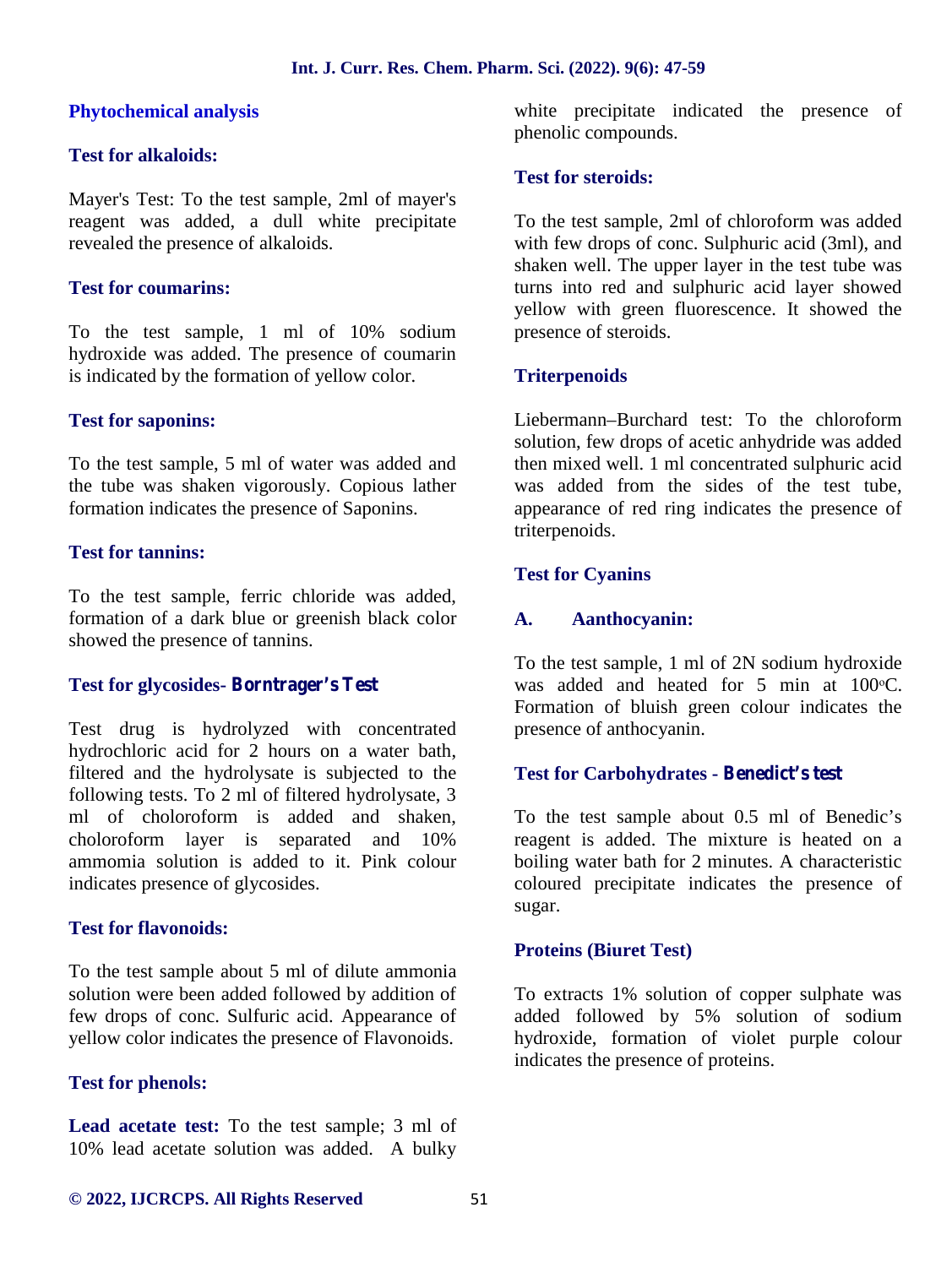## **Results**



**Fig 2: Qualitative Phytochemical Investigation**

## **TLC Analysis**

Test sample was subjected to thin layer chromatography (TLC) as per conventional one dimensional ascending method using silica gel 60F254, 7X6 cm (Merck) were cut with ordinary household scissors. Plate markings were made with soft pencil. Micro pipette were used to spot the sample for TLC applied sample volume 10 micro liter by using pipette at distance of 1 cm at 5 tracks. In the twin trough chamber with the of phytochemicals specified solvent system After the run plates are dried and was observed using visible light Short wave UV light 254nm and light long-wave UV light 365 nm.

## **High Performance Thin Layer Chromatography Analysis**

HPTLC method is a modern sophisticated and automated separation technique derived from TLC. Pre-coated HPTLC graded plates and auto sampler was used to achieve precision, sensitive,

significant separation both qualitatively and quantitatively. High performance thin layer chromatography (HPTLC) is a valuable quality assessment tool for the evaluation of botanical materials efficiently and cost effectively. HPTLC method offers high degree of selectivity, sensitivity and rapidity combined with single-step sample preparation. Thus this method can be conveniently adopted for routine quality control analysis. It provides chromatographic fingerprint which is suitable for confirming the identity and purity of phytotherapeutics.

## **Chromatogram Development**

It was carried out in CAMAG Twin Trough chambers. Sample elution was carried out according to the adsorption capability of the component to be analyzed. After elution, plates were taken out of the chamber and dried.



# **Fig 3: TLC Visualization of SGYC at 366 nm**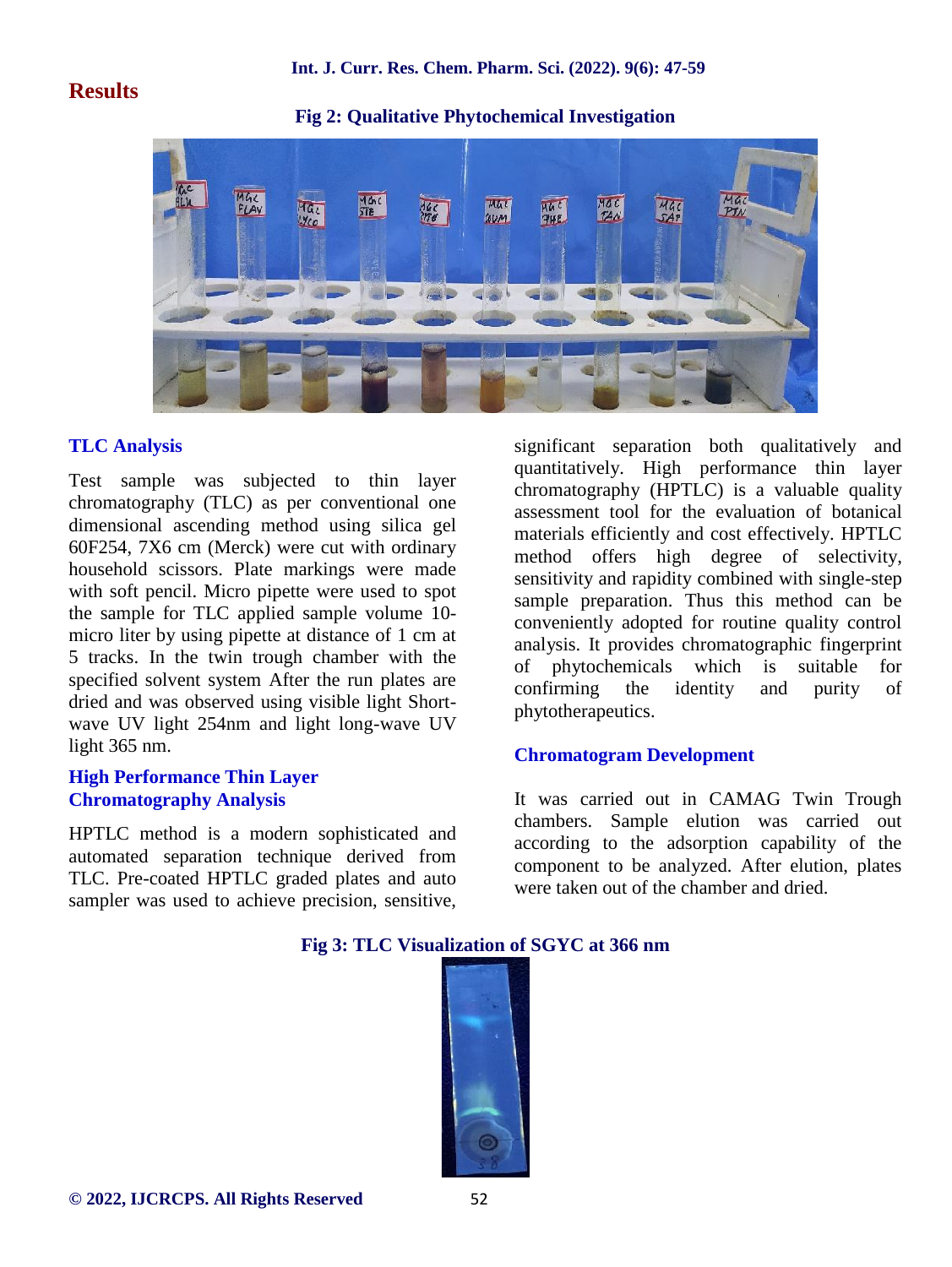## **Fig 4:**3D – Chromatogram



**Fig 5:** HPTLC finger printing of Sample SGYC



## **Scanning**

Plates were scanned under UV at 366nm. The data obtained from scanning were brought into integration through CAMAG software.



Chromatographic finger print was developed for the detection of phytoconstituents present in each sample and their respective Rf values were tabulated.

## Table 4: HPTLC Peak table

| Peak           | Start<br>Rf | Start<br>Height | Max<br>Rf | Max.<br>Height | Max<br>$\%$ | End<br>Rf | End<br>Height | Area   | Area<br>$\frac{1}{2}$ |
|----------------|-------------|-----------------|-----------|----------------|-------------|-----------|---------------|--------|-----------------------|
|                | 0.00        | 33.7            | 0.04      | 322.1          | 24.86       | 0.05      | 3.0           | 5353.3 | 20.59                 |
| $\mathbf{z}$   | 0.07        | 25.8            | 0.13      | 121.4          | 9.37        | 0.14      | 111.1         | 3344.5 | 12.86                 |
| з              | 0.15        | 111.5           | 0.17      | 151.4          | 11.68       | 0.21      | 0.2           | 3363.5 | 12.93                 |
| à.             | 0.22        | 47              | 0.24      | 37.2           | 2.87        | 0.26      | 22.9          | 663.1  | 2.55                  |
| $\overline{5}$ | 0,26        | 23.8            | 0.27      | 50.6           | 3.91        | 0.31      | 7.2           | 713.3  | 2.74                  |
| Ġ              | 0.35        | 0.1             | 0.37      | 119.6          | 9.23        | 0.44      | 3.1           | 3007.4 | 11.56                 |
| 7              | 0.63        | 0.9.            | 0.65      | 24.3           | 1.88        | 0.68      | 0.2           | 441.2  | 1.70                  |
| s              | 0.77        | 12.2            | 0.82      | 165.8          | 12.79       | 0.84      | 84.8          | 3761.1 | 14.46                 |
| $\circ$        | 0.85        | 74.3            | 0.86      | 101.4          | 7.83        | 0.88      | 62.2          | 1479.7 | 5.69                  |
| 10             | 0.88        | 62.3            | 0.90      | 100.3          | 7.74        | 0.91      | 88.3          | 1657.3 | 6.37                  |
| 11             | 0.92        | 88.3            | 0.93      | 101.6          | 7.84        | $-0.96$   | 2.1           | 2220.3 | 8.54                  |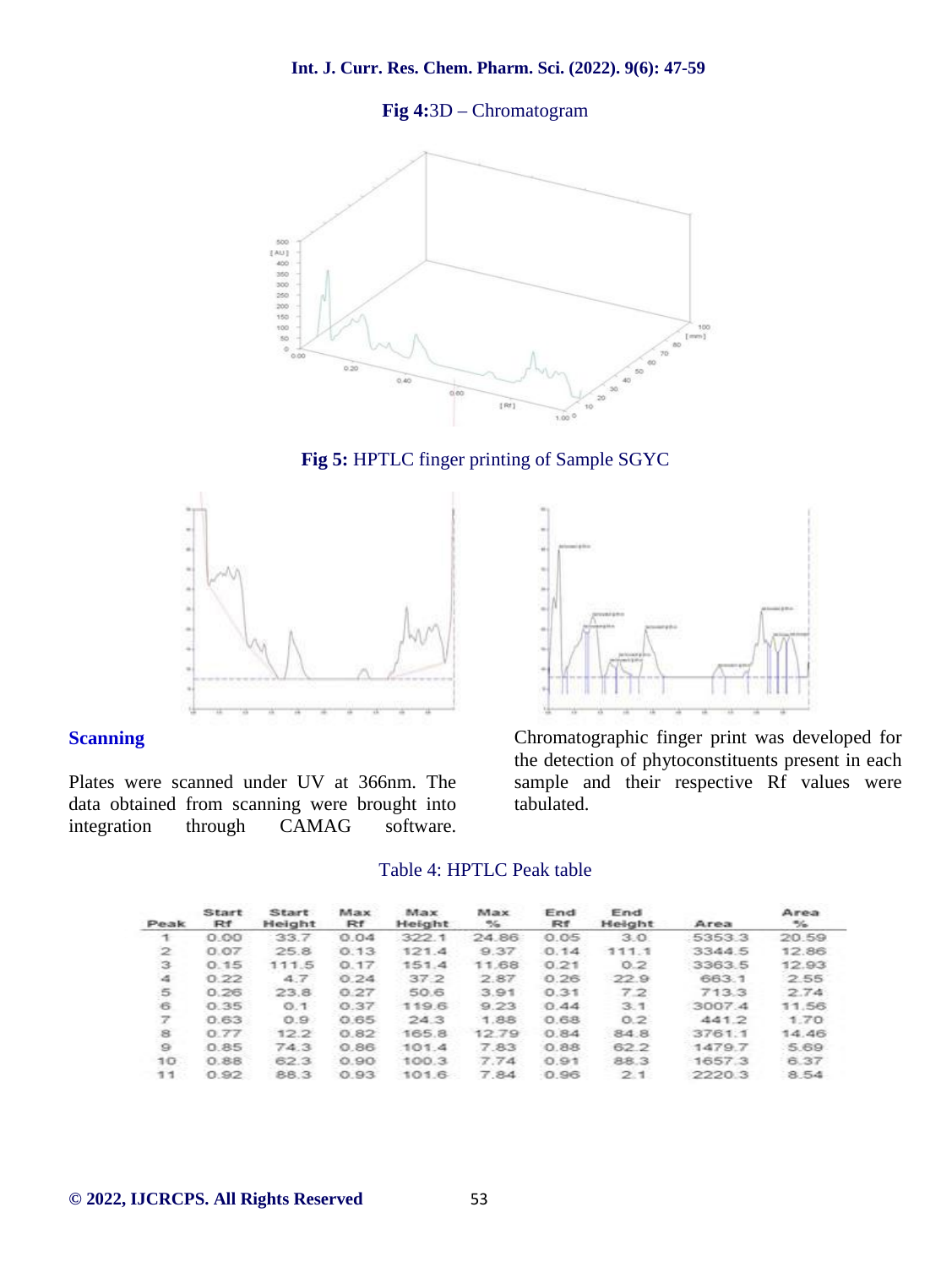#### **Report**

HPTLC finger printing analysis of the sample reveals the presence of eleven prominent peaks corresponds to presence of eleven versatile phytocomponents present within it. Rf value of the peaks ranges from 0.07 to 0.92.

#### **Methodology of heavy metal analysis**

Atomic Absorption Spectrometry (AAS) is a very common and reliable technique for detecting metals and metalloids in environmental samples. The total heavy metal content of the sample was performed by Atomic Absorption Spectrometry (AAS) Model AA 240 Series. In order to determination the heavy metals such as mercury,

arsenic, lead and cadmium concentrations in the test item.

#### **Sample Digestion**

Test sample was digested with 1mol/L HCl for determination of arsenic and mercury.

Similarly, for the determination of lead and cadmium the sample were digested with 1mol/L of HNO<sub>3</sub>.

#### **Standard reparation**

As & Hg- 100 ppm sample in 1mol/L HCl Cd &Pb- 100 ppm sample in  $1 \text{mol/L HNO}_3$ 

#### **Table 5: Heavy metals analysis**

| <b>Name of the Heavy</b> | <b>Absorption Max</b> | <b>Result Analysis</b> | <b>Maximum Limit</b> |
|--------------------------|-----------------------|------------------------|----------------------|
| <b>Metal</b>             | max                   |                        |                      |
| Lead                     | $217.0 \text{ nm}$    | 7.22 PPM               | $10$ ppm             |
| Arsenic                  | 193.7 nm              | <b>BDL</b>             | 3 ppm                |
| Cadmium                  | 228.8 nm              | <b>BDL</b>             | $0.3$ ppm            |
| Mercury                  | 253.7 nm              | 0.22 PPM               | l ppm                |

## **BDL- Below Detection Limit**

#### **Report and Inference**

Results of the present investigation have clearly shows that the sample has no traces of heavy metals such as arsenic and cadmium, whereas the sample shows the presence of Lead at 7.22 ppm and Mercury at 0.22 ppm

#### **Methodology for pesticide:**

Test sample were extracted with 100 ml of acetone and followed by homogenization for brief period. Further filtration was allowed and subsequent addition of acetone to the test mixture. Heating of test sample was performed using a rotary evaporator at a temperature not exceeding 40ºC until the solvent has almost completely evaporated. To the residue add a few milliliters of toluene and heat again until the acetone is

completely removed. Resultant residue will be dissolved using toluene and filtered through membrane filter.

**Result:** The results showed that there were no traces of pesticides residues such as Organo chlorine, Organo phosphorus, Organo carbamates and pyrethroids in the sample provided for analysis.

#### **Methodology of aflatoxin:**

Standard Aflatoxin was applied on to the surface to pre coated TLC plate in the volume of 2.5μL, 5μL, 7.5μL and 10μL. Similarly, the test sample was placed and Allow the spots to dry and develop the chromatogram in an unsaturated chamber containing a solvent system consisting of a mixture of chloroform, acetone and isopropyl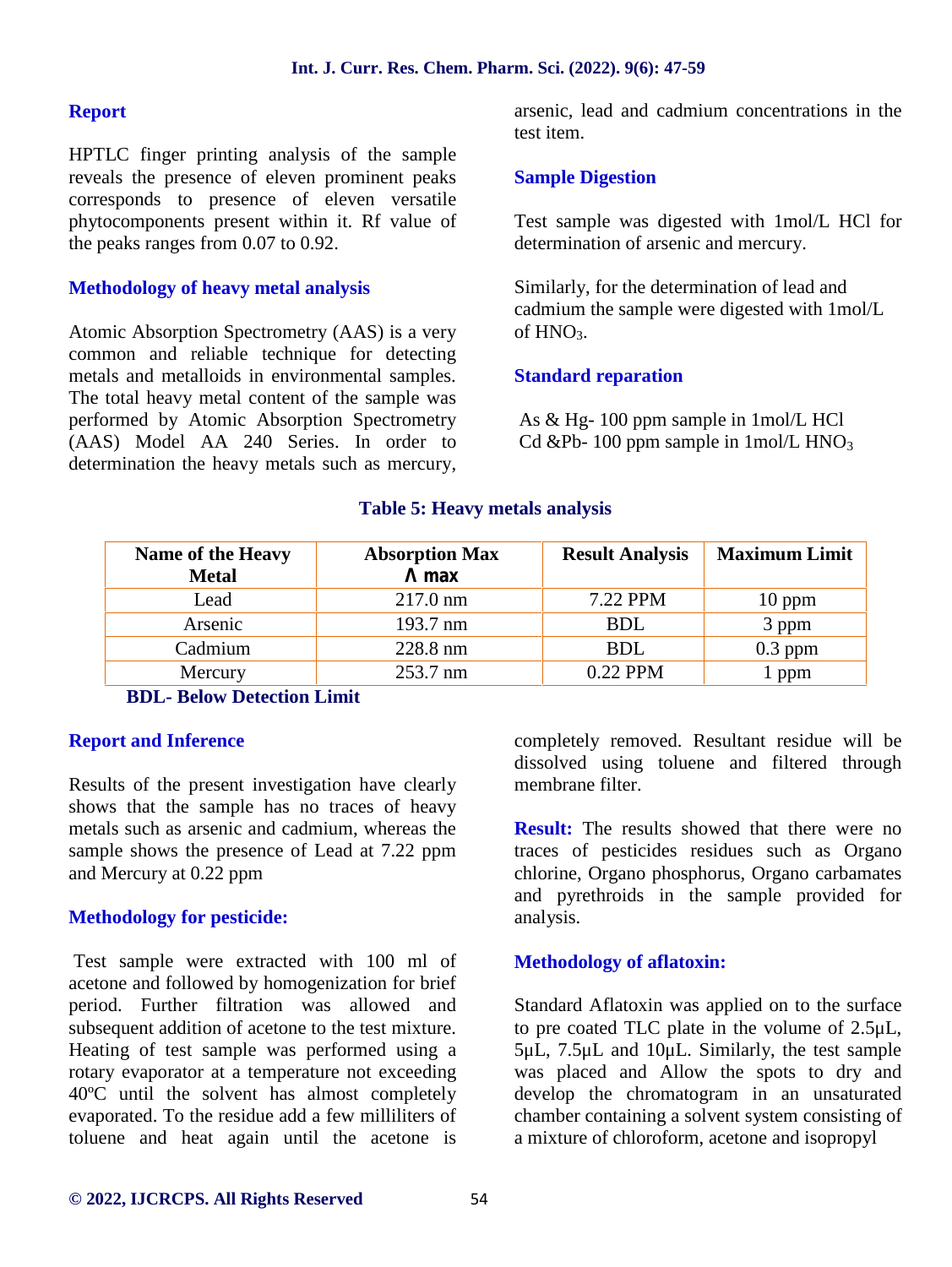alcohol (85: 10: 5) until the solvent front has moved not less than 15 cm from the origin. Remove the plate from the developing chamber, mark the solvent from and allow the plate to air dry. Locate the spots on the plate by examination under UV light at 365 nm.

## **Aflatoxin sample MGC AYUSH specifications limit**

B1 Not Detected-Absent 0.5ppm

B2 Not Detected-Absent 0.1ppm

G1 Not Detected-Absent 0.5ppm

G2 Not Detected-Absent 0.1ppm

**Result:** The results shown that there were no spots were being identified in the test sample loaded on TLC plates when compare to the standard which indicates that the sample were free from Aflatoxin B1, Aflatoxin B2, Aflatoxin G1, Aflatoxin G2.

#### **Test Report**

## **Test for Specific Pathogen**

#### **Methodology**

Test sample was directly inoculated in to the specific pathogen medium (EMB, DCC, Mannitol, Cetrimide) by pour plate method. The plates were incubated at 37oC for 24 - 72h for observation. Presence of specific pathogen identified by their characteristic color with respect to pattern of colony formation in each differential media.

#### **Table 6: Detail of Specific Medium and their abbreviation**

| Organism               | <b>Abbreviation</b> | <b>Medium</b>      |
|------------------------|---------------------|--------------------|
| E-coli                 | EС                  | <b>EMB</b> Agar    |
| <b>Salmonella</b>      | SA                  | Deoxycholate agar  |
| Staphylococcus aureus  | ST                  | Mannitol salt agar |
| Pseudomonas aeruginosa | PS                  | Cetrimide Agar     |

#### **Observation**

No growth was observed after incubation period. Reveals the absence of specific pathogen

#### **Result**

No growth / colonies were observed in any of the plates inoculated with the test sample.

#### **Table 7: Absence of Specific Pathogen**

| Organism               | <b>Specification</b> | <b>Result</b> | <b>Method</b> |
|------------------------|----------------------|---------------|---------------|
| E.coli                 | Absent               | Absent        |               |
| Salmonella             | Absent               | Absent        | As per AYUSH  |
| Staphylococcus aureus  | Absent               | Absent        | specification |
| Pseudomonas aeruginosa | Absent               | Absent        |               |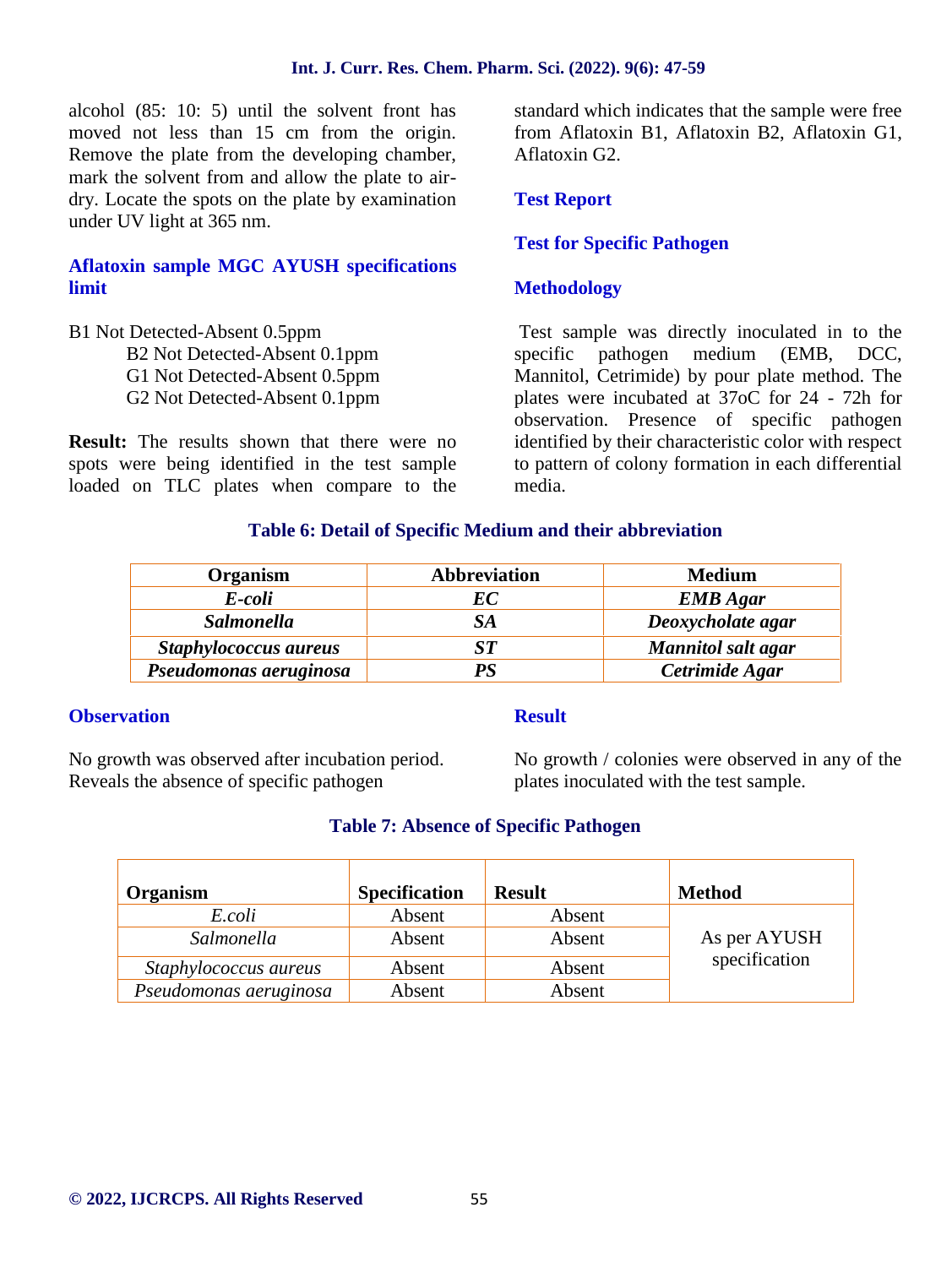

**Fig 6:** *Culture plate with E. coli (EC) specific medium*

**Fig 7:** *Culture plate with Salmonella (SA) specific medium*



**Fig 8:** *Culture plate with Staphylococcus aureus (ST) specific medium*

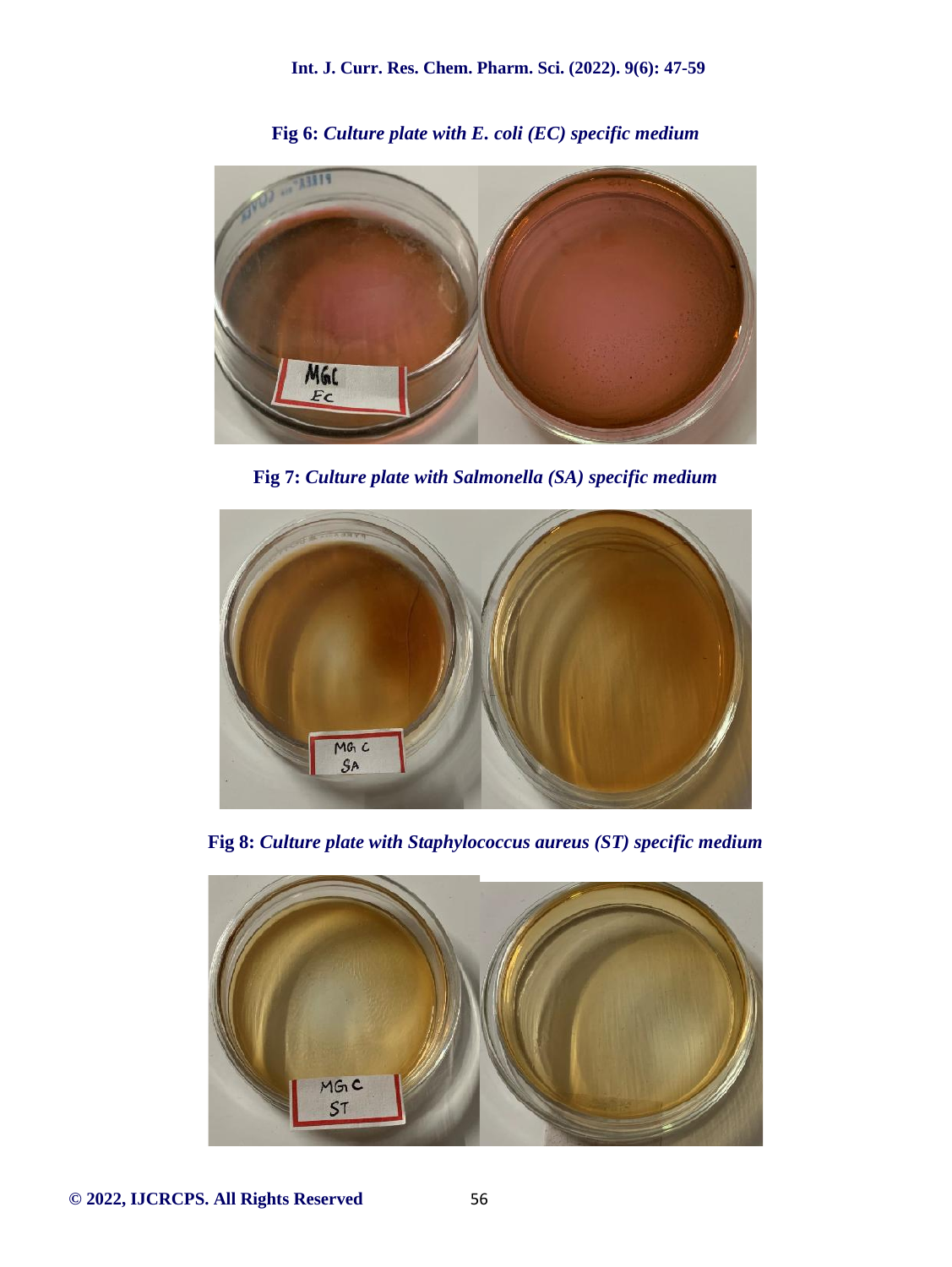**Fig 9:** *Culture plate with Pseudomonas aeruginosa (PS) specific medium*



#### **Sterility test by pour plate method**

## **Objective**

Contaminated / un sterile sample (formulation) when come in contact with the nutrition rich medium it promotes the growth of the organism and after stipulated period of incubation the growth of the organism was identified by characteristic pattern of colonies. The colonies are referred to as Colony Forming Units (CFUs).

#### **Methodology**

Test sample was inoculated in sterile petri dish to which about 15 mL of molten agar 45oC were added. Agar and sample were mixed thoroughly by tilting and swirling the dish. Agar was allowed to completely gel without disturbing it. (about 10 minutes). Plates were then inverted and incubated at 37o C for 24-48 hours and further extended for 72 hrs for fungal growth observation. Grown colonies of organism was then counted and calculated for CFU.



**Fig 9: Sterility test by pour plate method**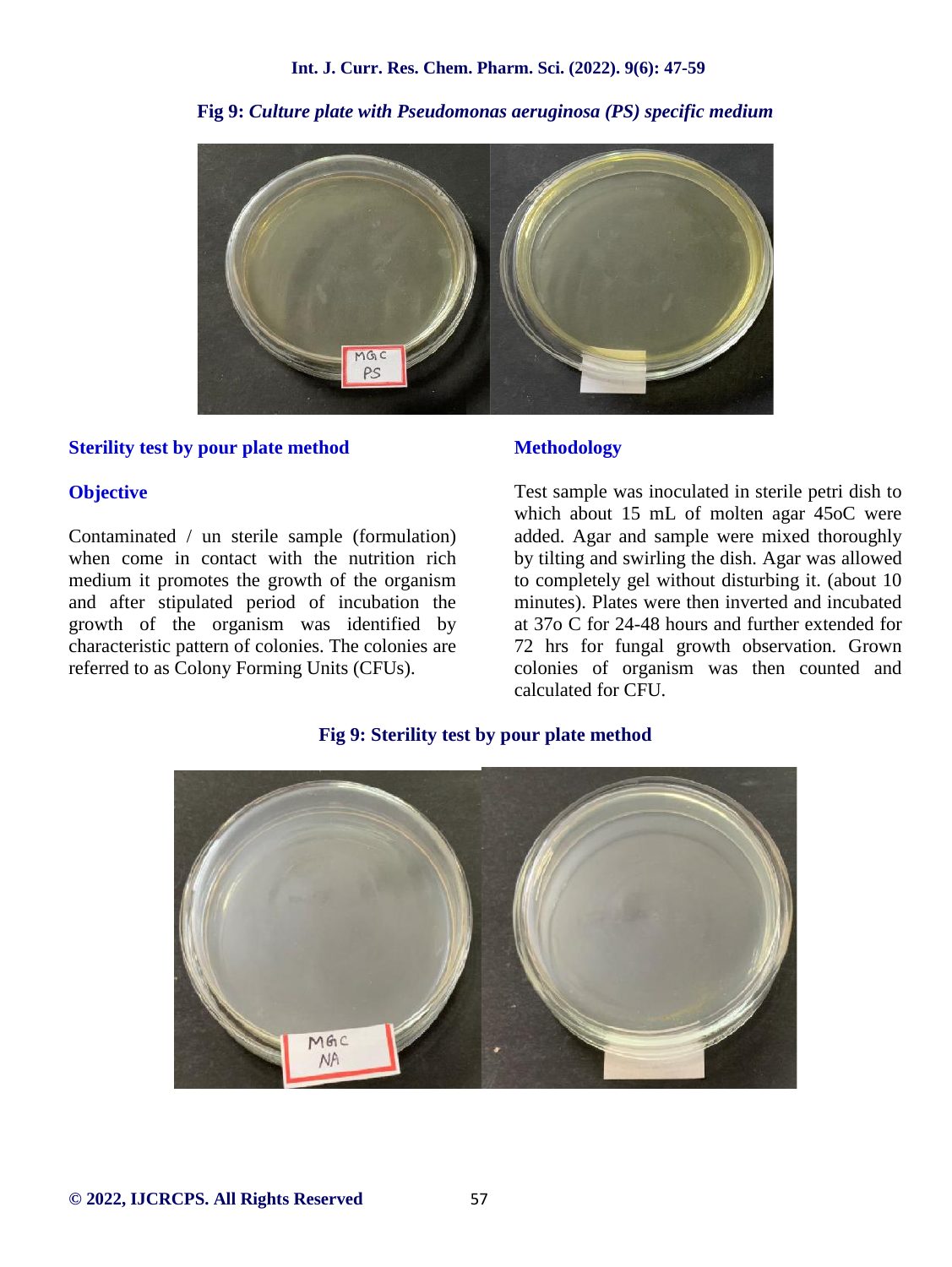#### **Observation**

No growth was observed after incubation period. Reveals the absence of specific pathogen

#### **Result**

No growth / colonies was observed in any of the plates inoculates with the test sample.

| <b>Test</b>                  | <b>Result</b> | <b>Specification</b> | As per AYUSH/WHO |
|------------------------------|---------------|----------------------|------------------|
| <b>Total Bacterial Count</b> | Absent        | NMT $10^5$ CFU/g     |                  |
| <b>Total Fungal Count</b>    | Absent        | NMT $10^3$ CFU/g     | As per AYUSH     |
|                              |               |                      | specification    |

## **Discussion**

**© 2022, IJCRCPS. All Rights Reserved** 58 The results obtained from standardization and physiochemical analysis clearly reveals that the loss on drying value was 1.78%, total ash value was 8.73%, and acid insoluble ash is 0.02%.The alcohol soluble extractive value was 10.97%and water soluble extractive was 13.9%. We need to study the medicinal uses and phytochemical and bioactivity analysis to prove their therapeutic properties. The phytochemical analysis indicates that the formulation of Megari Chooranam contains alkaloids, carbohydrates, steroids, phenols, tannins, triterpenoids, and coumarin. HPTLC finger printing analysis of the sample presence of eleven versatile Phyto components present in the sample and have no traces of heavy 3. metals such as arsenic and cadmium, whereas the sample shows the presence of Mercury at 0.22ppm and Lead at 7.22ppm. The results shown that shows that there were no spots being identified in the test sample MGC loaded on TLC plates when compare to the standard which<br>intervalsed to the standard contract of the standard development of the standard development of the standard development of the standard development of the standard development of indicates that the sample MGC were free from Aflatoxin B1, Aflatoxin B2, Aflatoxin G1, Aflatoxin G2.The result shows that there were no traces of pesticides residues such as Organo chlorine, Organo phosphorus, Organo carbamates and pyrethroids in the sample provided for analysis. It was observed form the results of In vitro anti-microbial assay that the formulation MGC possesses significant antimicrobial activity against *E.coli,* Salmonella. *Staphylococcus aureus*, *Pseudomonas aeruginosa.* Hence this paper is an attempt that was made to evaluate & standardize Megari Chooranam by identifying the ingredients with using chemical parameters such as Physico-chemical parameters, preliminary

phytochemical analysis, TLC photo documentation & HPTLC finger printing profile. It is also useful in further reference of medicinal plants by going through the Siddha texts and related articles.

# **References**

- Brain KR, Turner TD. The Practical Evaluation of Phytopharmaceuticals. Bristol: Wright Scientechnica; 1975:36-45
- 2. India Pharmacopeia I Volume I, Government of India, Ministry of Health and Family welfare, Indian Pharmacopeia commission, 2014.
- 3. Pharmacopoeial Laboratory for Indian Medicine (PLIM) Guideline for standardization and evaluation of indian medicine which include drugs of Ayurveda, Unani and Siddha systems. Department AYUSH .Ministry of Health & Family Welfare, Govt. of India
- WHO guideline for assessing the quality of herbal medicines with reference to contaminants and residues. WHO Geneva. 2007.
- 5. Lohar. D.R. Protocol for testing of ASU medicines. Pharmacopoeial Laboratory for Indian Medicines. Ministry of AYUSH. 2007
- 6. Lukasz Komsta, Monika Waksmundzka- Hajnos, Joseph Sherma . Thin Layer Chromatography in Drug Analysis . CRC Press, Taylor and Francis.